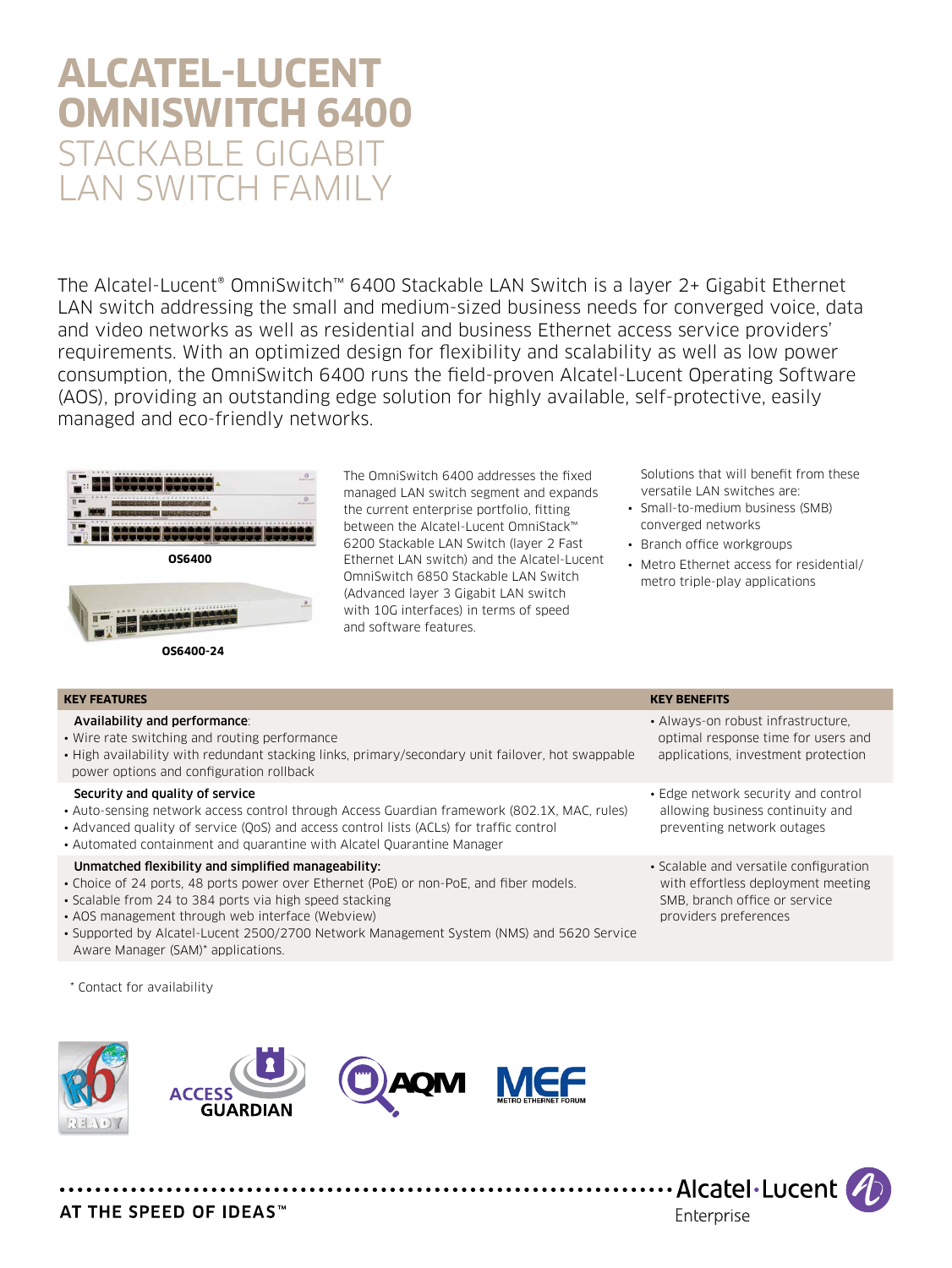## **Alcatel-Lucent OmniSwitch 6400 family**

The Alcatel-Lucent OmniSwitch 6400 Stackable LAN switch family offers a variety of PoE, non-PoE Gigabit and fiber models.

All models in the Alcatel-Lucent OmniSwitch 6400 family are stackable, fixed configuration chassis in a 1U form factor. They can be optionally equipped with Alcatel-Lucent approved pluggable SFP transceivers supporting short, long and very long distances.

#### **Table 1 indicates the OmniSwitch 6400 models available.**

| <b>CHASSIS</b>        | 10/100/1000<br><b>OR GIGABIT</b> | <b>1 GIG COMBO</b><br><b>PORTS</b> | <b>10 GIG</b><br><b>STACKING PORTS</b> | <b>POWER SUPPLIES</b><br><b>SUPPORTED</b> | <b>BACKUP POWER</b><br><b>SUPPLIES SUPPORTED</b> |
|-----------------------|----------------------------------|------------------------------------|----------------------------------------|-------------------------------------------|--------------------------------------------------|
| <b>Non-PoE Models</b> |                                  |                                    |                                        |                                           |                                                  |
| OS6400-24             | 20 10/100/1000                   | $\overline{4}$                     | 2                                      | Internal AC supply                        | External AC or DC                                |
| 0S6400-48             | 44 10/100/1000                   | $\overline{4}$                     | ∍                                      | Internal AC supply                        | External AC or DC                                |
| 0S6400-U24            | 22 Gig SFP <sup>**</sup>         | 2                                  | $\overline{2}$                         | Internal AC supply                        | External AC or DC                                |
| 0S6400-U24D           | 22 Gig SFP <sup>**</sup>         | $\overline{2}$                     | フ                                      | Internal DC supply                        | External AC or DC                                |
| PoE Models            |                                  |                                    |                                        |                                           |                                                  |
| 0S6400-P24            | 20 10/100/1000                   | 4                                  | っ                                      | 360 W AC or 510 W AC                      | 360 W AC or 510 W AC                             |
| 0S6400-P48            | 44 10/100/1000                   | 4                                  | $\overline{2}$                         | 360 W AC or 510 W AC                      | 360 W AC or 510 W AC                             |

\* Combo ports are ports individually configurable to be 10/100/1000Base-T or 1000Base-X that can support SFP transceivers for short, long and very long distances. \*\* Gigabit fiber interfaces support Gigabit SFP or 100BaseX SFP optical transceivers.

## **Compliancy**

Alcatel-Lucent has been a leader in terms of compliance with various "green" initiatives including:

• RoHS – The Alcatel-Lucent OmniSwitch family was among the first to be in compliance with the European Community's directive – Restriction on Hazardous Substances in Electrical and Electronic Equipment

• WEEE - Waste Electrical and Electronic Equipment

## **Product specifications**

#### **Features**

**Performance**

*Interfaces and speeds*

- 24 and 48 ports 10/100/1000, 24 ports 100/1000BaseX
- Wire rate at layer 2 and layer 3 on all ports
- Two built-in 10 Gbps full-duplex stacking ports
- OS6400-24, -P24, -48, -P48 support four Gigabit Ethernet (GigE) SFP combo ports
- OS6400-U24, -U24D support two GigE SFP combo ports
- PoE: IEEE 802.3af supported on "P" PoE models (15.4 W per port)
- Switching capacity:
	- ¬ 24 port: 96 Gbps
	- ¬ 48 port: 192 Gbps
- Switching throughput:
	- ¬ 24 port: 35.7 Mpps
	- ¬ 48 port: 71.4 Mpps
- Stacking capacity:
- ¬ 2x10 Gig full duplex
- ¬ 29.8 Mpps
- Jumbo Frame size: 9216 bytes *QoS*
- Priority queues: eight hardware-based queues per port
- Traffic prioritization: Flow-based QoS with internal and external (a.k.a., re-marking) prioritization
- Bandwidth management: flow-based bandwidth management, ingress policing shaping and port-based egress shaping
- Queue management: Random Early Detect/ Discard (RED), configurable de-queuing algorithm; Strict Priority, Weighted and Deficit Round Robin
- 1000 ACL policy rules
- Layer 2 to layer 4 classifications

#### **High availability**

*System*

- Two built-in stacking ports to provide fault-tolerant looped stacking configurations
- Redundant 1:1 power provided by the OS6400-BPS
- Dual image and dual configuration file storage provides backup

*Layer 2 switching* 

- Up to 16,000 MACs
- Up to 4000 VLANs
- Ring Rapid Spanning Tree Protocol (RRSTP) optimized for ring topology to provide less than 100 ms convergence time
- 802.1s Multiple Spanning Tree Protocol for loop free topology and link redundancy
- 802.1w Rapid Reconfiguration of Spanning Tree allows sub second failover to redundant link
- Alcatel-Lucent per-VLAN spanning tree (1x1)
- 802.1D Spanning Tree Protocol for loop free topology and link redundancy
- Static and 802.3ad dynamic link aggregation that supports automatic configuration of link aggregates with other switches

*Layer 3 switching* 

- Static routing IPv4 and IPv6
- RIP v1 & v2 for IPv4, RIPng for IPv6
- Up to 1000 IPv4/ 512 IPv6 static and RIP routes:
- Up to 128 IPv4 and 16 IPv6 interfaces *Multicast*
- Internet Group Management Protocol (IGMP) v1/v2/v3 snooping to optimize multicast traffic
- Up to 1000 multicast groups
- *Network protocols*
- TCP/IP stack
- Address Resolution Protocol (ARP)
- Dynamic Host Configuration Protocol (DHCP) relay
- DHCP relay to forward client requests to a DHCP server
- Generic User Datagram Protocol (UDP) relay per VLAN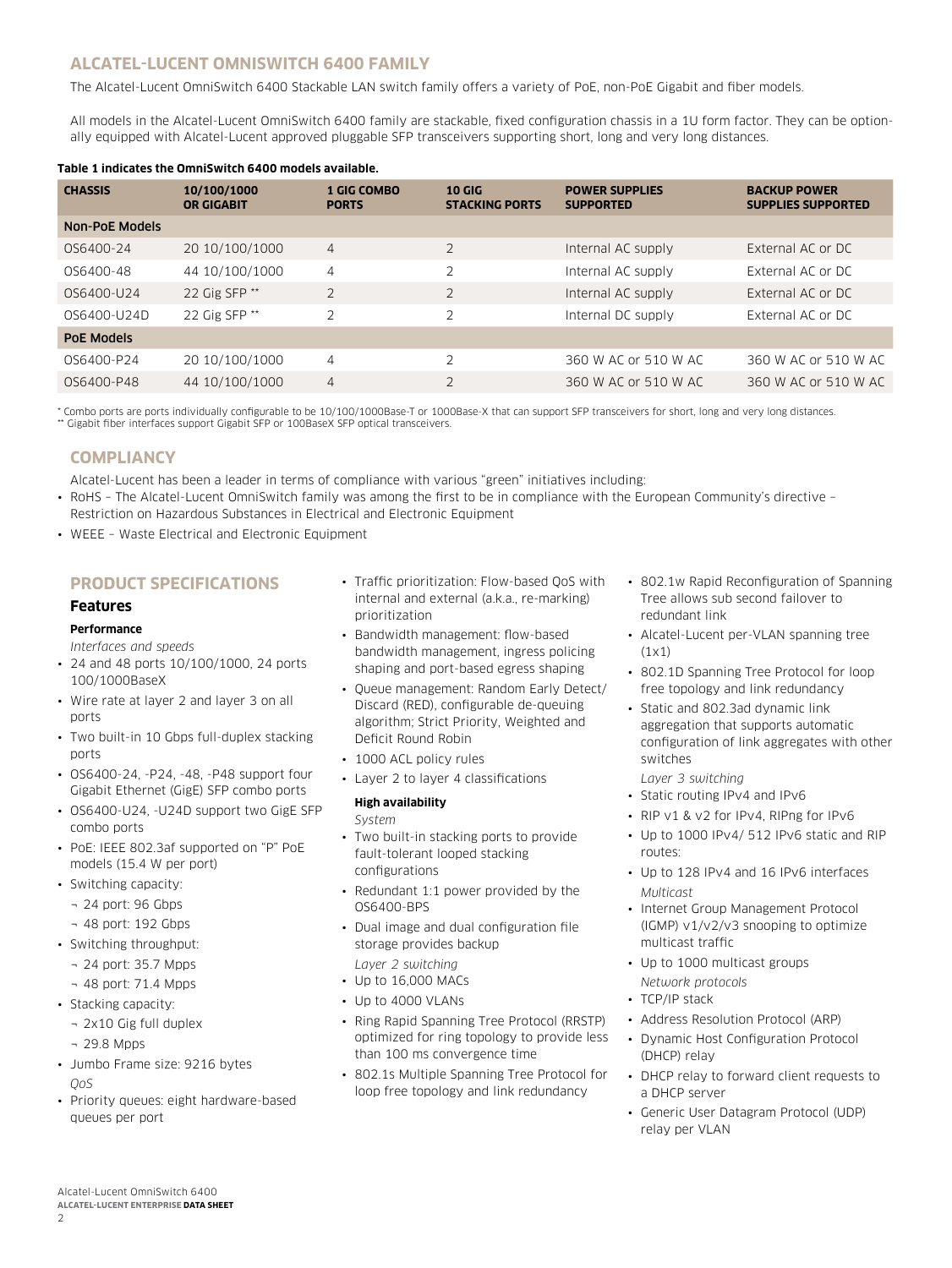#### **Simplified manageability**

*User interface*

- Intuitive Alcatel-Lucent CLI with familiar interface, reducing training costs
- Extensive user manuals with examples
- Easy to use, point-and-click web-based element manager (WebView) with built-in help for easy configuration of new technology features
- Remote Telnet management or Secure Shell access using SSH
- File upload using Trivial File Transfer Protocol (TFTP) and FTP
- Human-readable ASCII-based config files for off-line editing and bulk configuration
- BootP/DHCP client allows auto configuration of switch IP information to simplify deployment
- Auto-negotiating 10/100/1000 ports automatically configure port speed and duplex setting
- Auto medium-dependent interface (MDI/ MDIX) automatically configures transmit and receive signals to support straightthrough and crossover cabling
- Simple Network Management Protocol (SNMP) v1/v2/v3
- Integration with SNMP manager Alcatel-Lucent OmniVista for network-wide management

*Network monitoring and troubleshooting* 

- Supports RFC 2819 Remote Network Monitoring (RMON) group (1-Statistics, 2-History, 3-Alarm & 9-Events)
- Port-based mirroring for troubleshooting and lawful interception supports four sessions with multiple sources-to-one destination configuration
- Policy-based mirroring allows selection of the type of traffic to mirror by using QoS policies
- Remote port mirroring
- Port monitoring feature that allows capture of Ethernet packets to a file, or for on-screen display to assist in troubleshooting
- Local (on the flash) and remote logging (Syslog)
- Unidirectional Link Detection (UDLD) for detecting one-way connections
- Dying Gasp support via SNMP and syslog messages
- Digital Diagnostic Monitoring (DDM): Real-time diagnostics of fiber connections for early detection of optical signal deterioration
- Link Monitoring: link flap detection and link error counts to identify bad connections and automatically make adjustments to use the links that are good

• Time Domain Reflectometry (TDR): used for locating break or other discontinuity in copper cables.

*Network configuration*

- 802.1AB Link Layer Discovery Protocol with MED extensions
- Alcatel-Lucent Mapping Adjacency Protocol (AMAP) for building topology maps within OmniVista product family
- GARP VLAN Registration Protocol (GVRP) for 802.1Q-compliant VLAN pruning and dynamic VLAN creation
- Fast-forwarding mode on user ports to bypass 30-second delay for spanning tree
- Auto QoS for switch management traffic as well as traffic from Alcatel-Lucent IP phones
- Network Time Protocol (NTP) for networkwide time synchronization
- BOOTP/DHCP client with option 60 allows auto-configuration of the switch for simplified deployment
- DHCP v4/v6 relay to forward client requests to a DHCP server

## **Advanced security**

*Access control*

- 802.1X multi-client, multi-VLAN support for per-client authentication and VLAN assignment
- 802.1X with group mobility
- 802.1X with MAC-based authentication, group mobility or "guest" VLAN support
- MAC-based authentication for non-802.1X host
- Authenticated VLAN that challenges users with username and password and supports dynamic VLAN access based on user
- Captive Portal a new Access Guardian policy that uses embedded web portal for user authentication.\*
- Public Key Infrastructure (PKI) authentication for SSH access
- Support for host integrity check\* and remediation VLAN
- Learned Port Security (LPS) or MAC address lockdown allows only known devices to have network access preventing unauthorized network device access
- Support of Microsoft® Network Access Protection (NAP)\*

*Containment, monitoring and quarantine* 

- Support for Alcatel-Lucent OmniVista 2770 Quarantine Manager and quarantine VLAN
- ACLs to filter out unwanted traffic including denial of service attacks; flow-based filtering in hardware (Layer 1 to Layer 4)
- DHCP snooping, DHCP IP spoof protection
- Dynamic ARP protection and ARP poisoning detection
- Bridge Protocol Data Unit (BPDU) blocking – automatically shuts down switch ports being used as user ports if a spanning tree BPDU packet is seen. Prevents unauthorized spanning-tree-enabled attached bridges from operating
- sFlow y5 support to monitor and effectively control and manage the network usage

*Secure management* 

- RADIUS and Lightweight Directory Access Protocol (LDAP) admin authentication prevents unauthorized switch management
- TACACS+ client allows for authentication, authorization and accounting with a remote TACACS+ server
- Secure Shell (SSH), Secure Socket Layer (SSL) for HTTPS access and SNMPv3 for encrypted remote management communication
- Secure file upload using Secure File Transfer Protocol (SFTP), or Secure Copy (SCP)
- Switch protocol security
	- ¬ MD5 for Routing Information Protocol (RIP) v2 and SNMPv3
- ¬ SSH for secure CLI session with PKI support
- ¬ SSL for secure HTTP session

## **Ethernet access services**

- DHCP Option 82 configurable relay agent information
- Q-in-Q (VLAN stacking)
- Ethernet OAM compliant with 802.1ag
- Alcatel-Lucent 5620 SAM support (5620 SAM release 6.1)
- Private VLAN feature
- IP Multicast VLAN (IPMVLAN)
- Ethernet services:
	- ¬ Service VLAN (SVLAN) and Customer VLAN (CVLAN) transparent LAN services
	- ¬ Ethernet network-to-network interface (NNI) and user network interface (UNI) services
	- ¬ Service Access Point (SAP) profile identification
- Customer provider edge (CPE) test head traffic generator and analyzer tool used in the metro Ethernet network to validate customer Service Level Agreements (SLA)
- TR-101 PPPoE Intermediate Agent allowing for the PPPoE network access method
- Private VLAN feature for user traffic segregation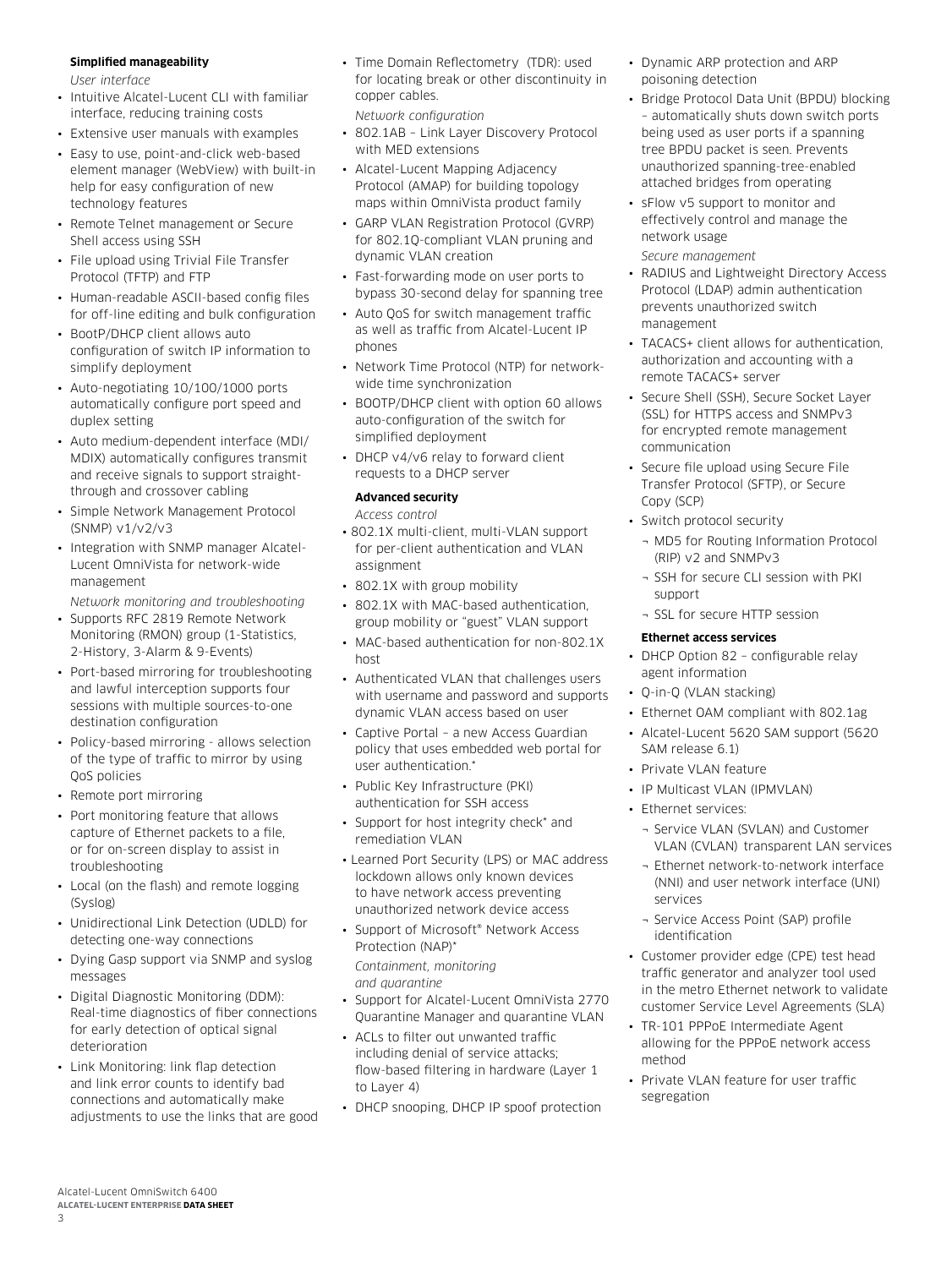- DHCP Option 82: Configurable relay agent information
- IP Multicast VLAN (IPMVLAN) for optimized multicast replication at the edge saving network core resources
- MEF 9 and 14 certified
- UDLD protection
- Up to 16,000 MAC address learning
- Up to 2000 QOS policy rules
- Up to 1000 ACL policy rules
- Up to 4096 VLANs per switch

#### **Power supplies and power consumption**

- Supports redundant hot-swappable power supplies
- AC supplies: 90 V to 220 V AC
- DC supplies: 36 V to 72 V DC *Non-PoE models*
- Uses internal main power supplies and external backup power supplies directly connected to the rear of the unit or remotely mounted
- Backup power supplies use a power shelf to hold one 6400-BP (AC) or one 6400- BP-D (DC) supply

*PoE models*

- 360-W (AC) and 510-W (AC) power supplies only used with PoE models
- Power shelf holds one 510-W AC, or two 360-W AC power supplies
- Dynamic power for PoE with 360-W power supply: 240 W
- Dynamic power for PoE with 510-W power supply: 390 W
	- \* NAP will be supported when available
	- \*\* Contact for availability

## **Specifications**

#### **Indicators**

- *Per-port LEDs*
- 10/100/1000: PoE, link/activity
- SFP: link/activity
- Stacking: link/activity
- *System LEDs*
- Switch ID (indicates the stack ID of the unit in the stack: 1 to 8)
- System (OK) (chassis HW/SW status)
- PWR (primary power supply status)
- PRI (virtual chassis primary)
- BPS (backup power status)

#### **Physical dimensions (WxDxH)**

Chassis size (without mounting brackets) *24-port non-PoE and fiber with internal power supply*

- Height: 1.73 in. (4.4 cm)
- Width: 17.32 in. (44.0 cm)
- Depth: 10.63 in. (27.0 cm)

Alcatel-Lucent OmniSwitch 6400 **Alcatel-Lucent Enterprise Data sheet**

4

*48-port non-PoE with internal power supply*

- Height: 1.73 in. (4.4 cm)
- Width: 17.32 in. (44.0 cm)
- Depth: 13.0 in.(33.0 cm)
- *24-port PoE without power shelf* • Height: 1.73 in. (4.4 cm)
- Width: 17.32 in. (44.0 cm)
- Depth: 10.63 in. (27.0 cm)
- *48-port PoE without power shelf* • Height: 1.73 in. (4.4 cm)
- Width: 17.32 in.(44.0 cm)
- Depth: 10.63 in. (27.0 cm)
- *Total sizes including power supply shelf for PoE and backup supply*
- $\cdot$  17.32 x 17.56 x 1.73 in (44.0 x 44.6 x 4.4 cm) for 10.63 inch chassis
- 17.32 x 19.93 x 1.73 in (44.0 x 50.6 x 4.4 cm) for 13.00 inch chassis

Note: All chassis are 19" (48.2 cm) wide with mounting brackets installed

## **Weight**

*Chassis Non-PoE with internal supply*  • OS6400-24 9.43 lbs (4.28 kg)

- OS6400-48 11.97 lbs (5.43 kg)
- OS6400-U24 9.76 lbs (4.43 kg)
- OS6400-U24D 9.23 lbs (4.189 kg) PoE without internal power supply
- OS6400-P24 8.97 lb (4.07 kg)
- OS6400-P48 9.92 lb (4.50 kg) *Power supplies*
- OS6400-BP 126W AC: 2.45 lb (1.11 kg)
- OS6400-BP-D 120W DC: 2.09 lb (0.95 kg)
- OS6400-BP-P 360W AC: 3.22 lb (1.46 kg)
- OS6400-BP-PH 510W AC: 5.71 lb (2.59 kg)
- Power shelf: 1.26 lb (0.57 kg)
- *EMC*
- FCC CRF Title 47 Subpart B (Class A limits. Note: Class A with UTP cables)
- VCCI (Class A limits. Note: Class A with UTP cables)
- AS/NZS 3548 (Class A limits. Note: Class A with UTP cables)
- CE marking for European countries (Class A Note: Class A with UTP cables)
- EN 55022: 1995 (Emission Standard)
- EN 61000-3-3: 1995
- EN 61000-3-2: 2000
- EN 55024: 1998 (Immunity Standards)
- EN 61000-4-2: 1995+A1: 1998
- EN 61000-4-3: 1996+A1: 1998
- EN 61000-4-4: 1995
- EN 61000-4-5: 1995
- EN 61000-4-6: 1996
- EN 61000-4-8: 1994
- EN 61000-4-11: 1994

• IEEE 802.3: Hi-Pot Test (2250 VDC on all Ethernet ports)

## **Safety agency certifications**

- US UL 60950
- IEC 60950-1:2001; all national deviations
- EN 60950-1: 2001; all deviations
- CAN/CSA-C22.2 No. 60950-1-03
- NOM-019 SCFI, Mexico
- AS/NZ TS-001 and 60950:2000, Australia
- UL-AR, Argentina
- UL-GS Mark, Germany
- EN 60825-1 Laser, EN60825-2 Laser
- CDRH Laser
- China CCC

## **Environmental requirements**

#### **Operating temperature:**

- 32° to 113°F (0° to 45°C)
- **Storage temperature:**

**IEEE standards** • IEEE 802.1D (STP) • IEEE 802.1p (CoS) • IEEE 802.1Q (VLANs)

Management) • IEEE 802.1s (MSTP) • IEEE 802.1w (RSTP)

Protocol)

• IEEE 802.3i (10BaseT) • IEEE 802.3u (Fast Ethernet) • IEEE 802.3x (Flow Control) • IEEE 802.3z (Gigabit Ethernet) • IEEE 802.3ab (1000BaseT) • IEEE 802.3ac (VLAN Tagging) • IEEE 802.3ad (Link Aggregation) • IEEE 802.3af (Power-over-Ethernet)

**IETF standards**

• RFC 1058 RIP v1

• RFC 2080 RIPng *IP Multicast*  • RFC 1112 IGMP v1

• RFC 2365 Multicast • RFC 3376 IGMPv3

• RFC 2003 IP/IP tunneling • RFC 2784 GRE tunneling

• RFC 1722/1723/2453/1724 RIP v2 & MIB • RFC 1812/2644 IPv4 Router Requirement

• RFC 2236/2933 IGMP v2 & MIB

*IPV4* 

*RIP* 

• -40° to 167°F (-40° to 75°C)

## **Humidity (operating and storage):**

• IEEE 802.1ad Q-in-Q (VLAN stacking) • IEEE 802.1ag (Connectivity Fault

• IEEE 802.1X (Port Based Network Access

• 5% to 95% non-condensing